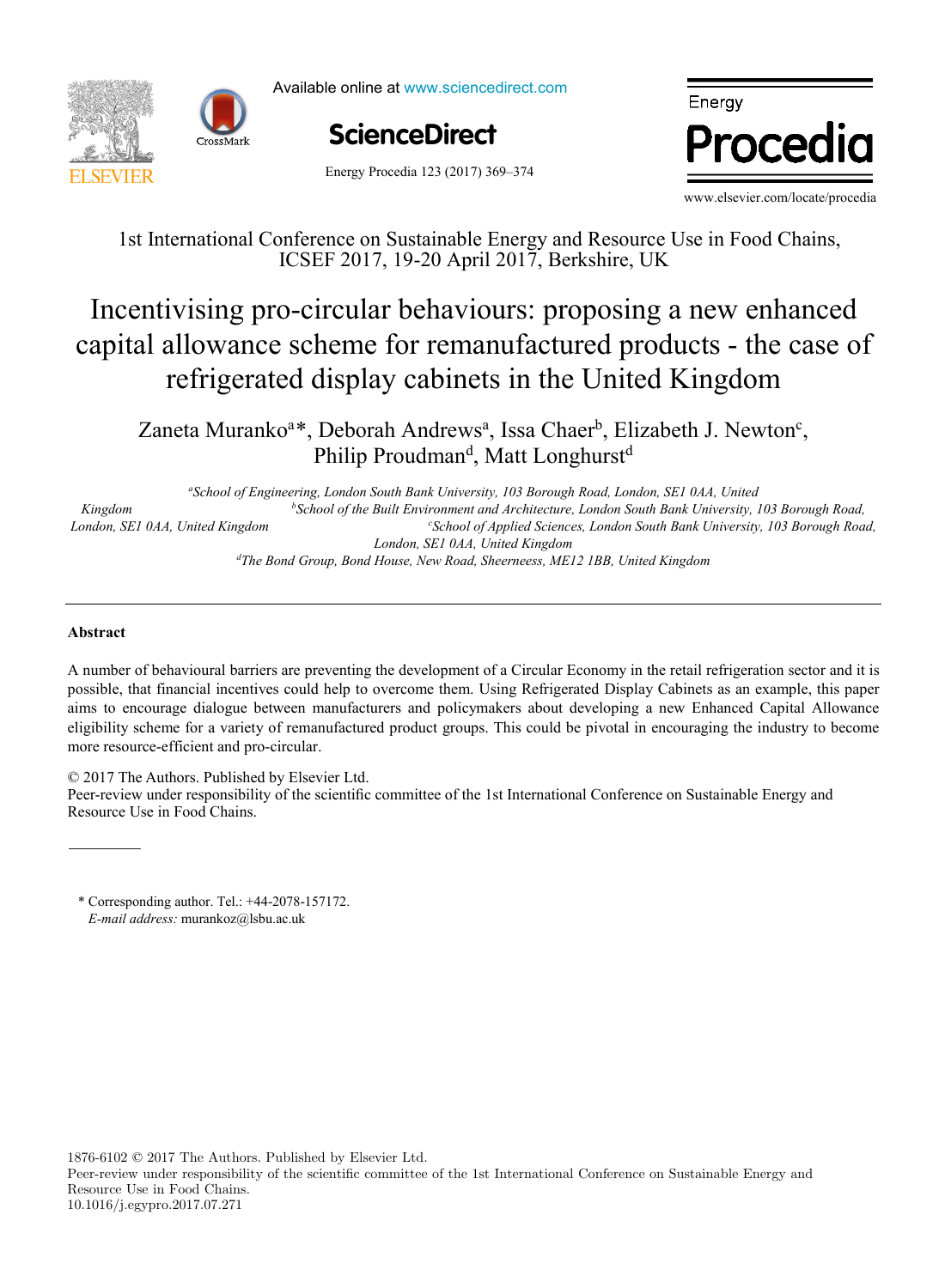*Keywords:* Circular Economy; Behaviour Change; Pro-Circular Behaviour; Enhanced Capital Allowance; Remanufacturing; Refrigerated Display Cabinets; Incentives

#### **1. Introduction**

Refrigerated Display Cabinets are used to stock and display chilled, frozen food and beverages in retail grocery stores. Cabinets commonly remain in use for 5 years (first lifecycle) before being disposed of and replaced by new units. Some businesses take a resource efficient approach by cosmetically refurbishing their Refrigerated Display Cabinets. However, there is potential for a cabinet to remain in use for as long as 15 years across 3 life-cycles [1]. This is providing they are originally manufactured to a good standard, more extensively refurbished at the end of their first lifecycle and remanufactured at the end of their second lifecycle. Remanufacture however, is seldom practiced in the retail refrigeration industry. It has the potential to be a driver of the Circular Economy and a key strategy in ensuring cabinets reach their maximum utility and lifespan.

The Circular Economy model is underpinned by a variety of theories and disciplines that aim to reduce waste and raw material consumption in the manufacturing process. The manufacture of cabinets is typified by the extensive use of materials and energy, meaning that the development of a Circular Economy in this sector is particularly important. Despite the economic and environmental benefits of remanufacture, the Circular Economy still remains underdeveloped in the retail refrigeration industry. This is illustrated by the amount of waste generated, for example the latest figures show that in 2015 over 68,833 remanufacturable cabinets were disposed and replaced by new units [2].

Fiscal incentives could help prevent the number of Refrigerated Display Cabinets from entering the waste-stream. At present the UK Government uses the Enhanced Capital Allowance (ECA) scheme to incentivise the purchase of sustainable products. The Enhanced Capital Allowance scheme was introduced in 2001 to encourage businesses to reduce resource consumption by procuring and using both energy-saving and water-efficient products. In the retail refrigeration sector, the scheme is known to support the purchase of new environmentally friendly Refrigerated Display Cabinets on the Government's Energy Technology List (ETL). With the scheme incentivising the purchase of new products only, remanufactured cabinets that could similarly help businesses reduce resource consumption are excluded from it.

The Enhanced Capital Allowance scheme has the potential to make the manufacturing sector more resource efficient. This paper proposes the extension of the scheme to include a standard to make remanufactured Refrigerated Display Cabinets compliant under the Enhanced Capital Allowance scheme.

## **2. Remanufacture of Refrigerated Display Cabinets (RDCs)**

The Centre for Remanufacturing and Reuse (CRR) predicts that in 2015 there were approximately 832,000 Refrigerated Display Cabinets in UK grocery stores and that only 12,147 out of 80,980 end-of-life Refrigerated Display Cabinets were reused [2]. Based on these estimates over 68,000 potentially remanufacturable units entered the waste stream.

There has been very little focus on sustainable innovation in food refrigeration since the introduction of Refrigerated Display Cabinets in the 1930s. As a result, the design of cabinets has not changed very much throughout the past decades. The redesign of Refrigerated Display Cabinets with future remanufacture in mind is key to prolonging their lifespans. Should manufacturers take an approach to design that emphasises easy-disassembly, long-life materials and components, then less cabinets will be subject to disposal. This however is equally dependent on product owners showing an inclination to remanufacture and being aware of the economic and environmental benefits of the approach.

Part of this can be achieved through educating product owners on what the remanufacturing process entails and differentiating it from refurbishment. Muranko et al. [3] define the remanufacturing of Refrigerated Display Cabinets as: "A process of manufacturing finished goods that meet a customer's expectations or specifications, where at least 50% of the materials and components are sourced from the core of end-of-life product(s). As a result an end-of-life product (cabinet) is returned to a "good-as-new" or better state, with a warranty equivalent to that given for a new product (cabinet). The process of remanufacturing always takes place in an industrial set up, where a division of labour supports a large scale manufacture". It is important to emphasise that remanufactured cabinets are starting a lifecycle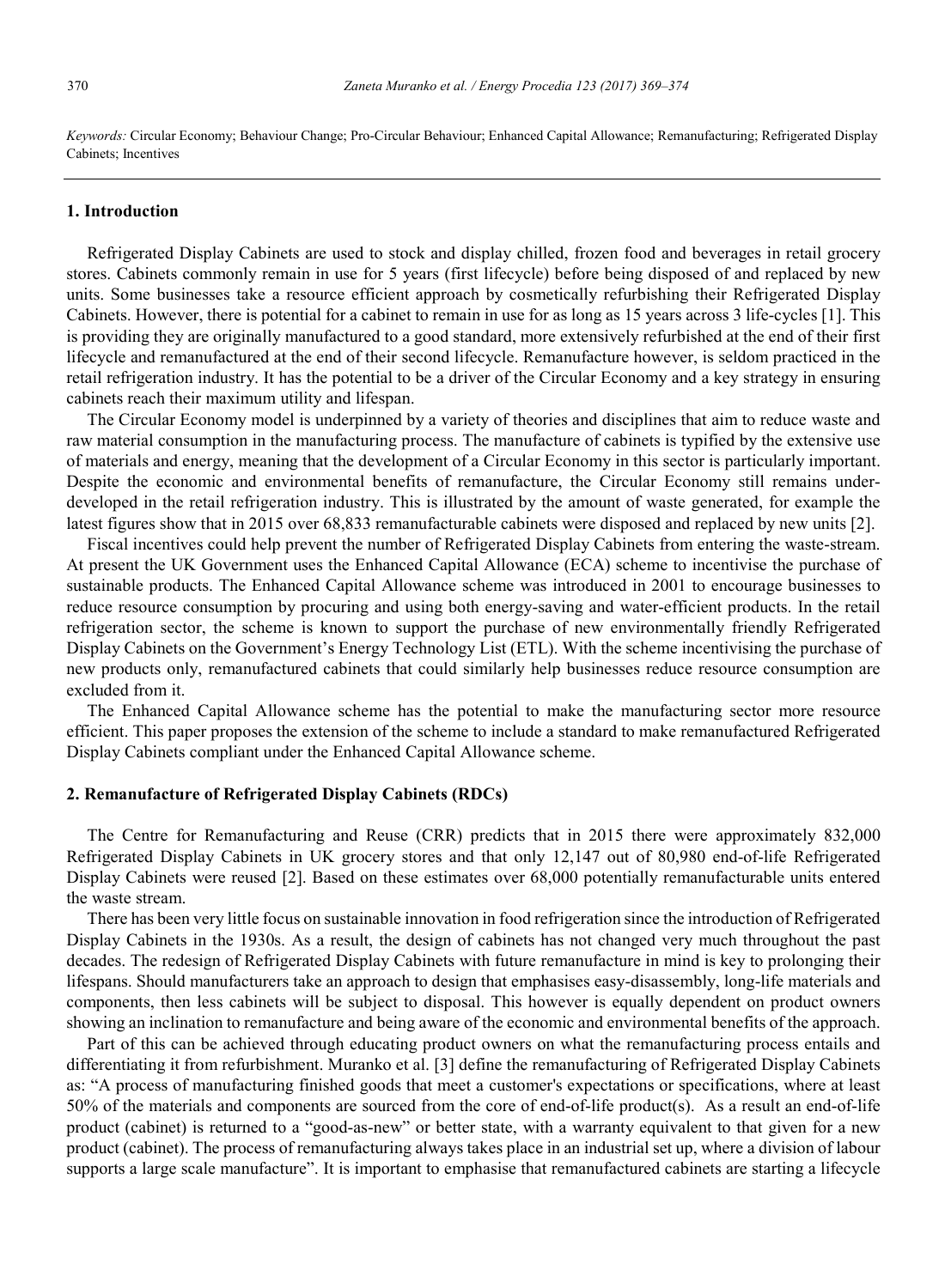as a new product after they leave manufacturers site. In addition, remanufacturing can prevent a series of steps that are involved when disposing a cabinet. Examples are the transportation, shredding, material separation and regeneration for manufacture. These steps are typically very expensive and energy-intensive. Research shows that if remanufacturing was practised across the entire retail refrigeration sector, 144,000 tonnes of (embodied) CO2 emissions would be cut annually [2].

## **3. Developing a Circular Economy through the Enhanced Capital Allowance (ECA) Scheme**

The UK Government "recognises the importance of moving to a more sustainable economy" [4]. In the recently published Green Paper [5] the Government calls for UK businesses to be more resource efficient and emphasises the need for more research into "how energy costs can be contained or reduced by increasing resource and energy productivity" across the manufacturing supply chain [5]. As a result the Government intends to explore "disruptive business models that challenge inefficient practice" in an attempt "to reduce raw material demand... [and] promote [the use] of secondary materials" [5]. Remanufacturing is one such model that, if included in the Enhanced Capital Allowance, can lead to a well-functioning, sustainable refrigeration market that at a higher level helps the Government reach its Industrial Strategy goals.

## *3.1. Incentivising purchase of environmentally friendly products through the Enhanced Capital Allowance Scheme*

The Enhanced Capital Allowance scheme was introduced in 2001 to encourage businesses to invest in energysaving and water-efficient plant and machinery by reducing their capital cost. The scheme works by incentivising those who purchase a product from the Energy Technology or Water Technology List the opportunity to claim back 100% of the corporation tax paid on the product [6]. Products that feature on this list, such as boilers, compressors, electric motors and lighting, typically sit at the more expensive end of the market due to having the latest technologies. As a result the scheme makes resource efficient products more affordable by reducing their overall cost.

The original aim of the Enhanced Capital Allowance scheme was to promote operational resource efficiency. However, the inclusion of Enhanced Capital Allowance compliant remanufactured products would help widen its impact in promoting embodied resource efficiency too. This is due to remanufacturing process that typically utilises at least 50% of the core components from an end-of-life Refrigerated Display Cabinets when manufacturing new products.

## *3.2. Incentivising pro-circular behaviours (P-CBs) in the retail refrigeration industry*

Pro-circular behaviour is a specific type of a behaviour that supports the development of a Circular Economy. It can be defined as: an action which is brought about due to prioritising resource-efficiency. This behaviour benefits or at least reduces damage to the environment, economy and society. In the retail refrigeration sector, behaviours such as producing remanufactured Refrigerated Display Cabinets and purchasing remanufactured cabinets are considered as pro-circular.

The Enhanced Capital Allowance helps to transform the energy-efficiency market [6]. There is an opportunity for the scheme to incentivise purchase of remanufactured products such as Refrigerated Display Cabinets and encourage pro-circular behaviours in the retail refrigeration industry. According to the Centre for Remanufacturing and Reuse [2], those who purchase retail refrigeration equipment are extremely price sensitive and follow the mantra that "cheapest is the best". With price and quality of products often being key factors influencing purchase, a financial discount and quality standard could drive demand for remanufactured cabinets.

The behaviours related to the remanufacture of Refrigerated Display Cabinets can have a substantial impact on the environment, economy and society. These include:

• Reducing waste, air and soil pollution, for example: 70% of a cabinets body is made with steel. Reusing steel is significantly more environmentally friendly than using virgin steel, despite it typically having 60% recycled content. In fact the production of virgin steel has 96% more of an environmental impact [7]. The reuse of steel can avoid mineral extraction, fossil fuel depletion, toxicity to water, toxicity to air and climate change [7].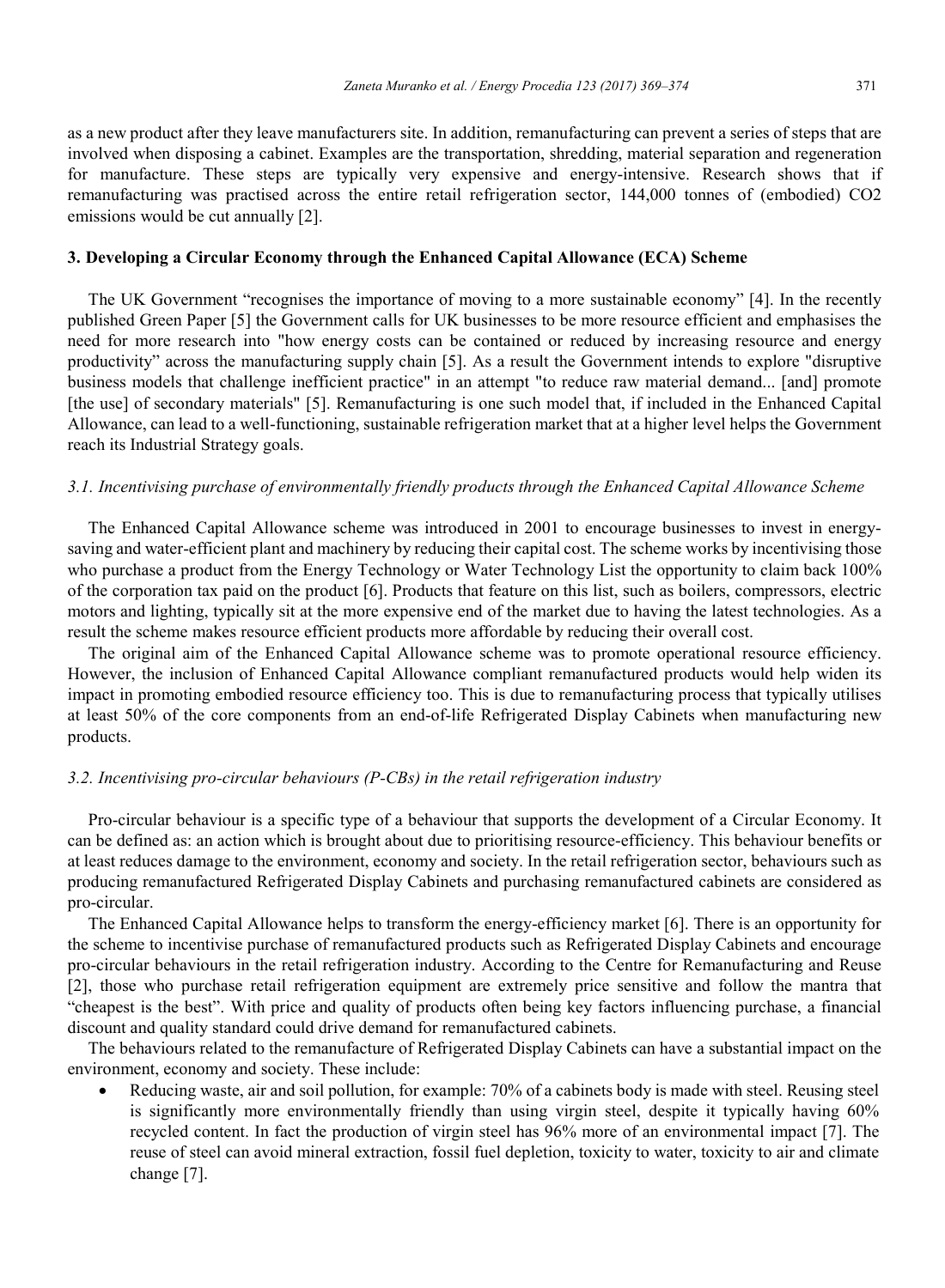- Supporting more training and job opportunities, for example: the creation of a new remanufacturing market in the UK retail refrigeration industry is a possible job creation opportunity. Latest figures show there is an estimated 1.6 million people unemployed in the UK [8]. According to Walsh [2] 3,050 new jobs could be created to annually remanufacture 58,000 cabinets. Therefore, there is scope for manufacturers to train (e.g. apprentices) and hire more staff (temporary and permanent) should the retail refrigeration industry become more pro-circular in their behaviour and therefore demand more remanufactured cabinets.
- Supporting growth of local businesses, for example: UK retailers spent £69.5 million on importing new Refrigerated Display Cabinets from outside the UK, in 2016 [9]. This is equivalent to approximately 255,000 cabinets. However with scope for the UK to make approximately 81,000 cabinets available through refurbishment and remanufacture in 2015 [2], over a third of these imports could have been sourced within the UK Market, thereby fuelling the national economy.

## *3.3. Proposing the extended Enhanced Capital Allowance scheme for remanufactured Refrigerated Display Cabinets*

In 2008, the Centre for Remanufacture and Reuse met with Department for Environment, Food and Rural Affairs, the Carbon Trust and HM Revenue and Customs to discuss making remanufactured products eligible for subsidies under the Enhanced Capital Allowance scheme [10]. It was suggested that to do this the Government would require evidence that remanufacturing adhered to a "stringent standard". This ambiguity may infer that the Government has concerns over the quality or performance of remanufactured products. As stated above, this concern is mitigated by the fact that remanufactured products come with a warranty and are categorised "as good as new". Currently however remanufactured energy-efficient products are not included on the Energy Technology List.

Currently, Refrigerated Display Cabinets listed on the Energy Technology List that are eligible for the Enhanced Capital Allowance scheme must:

- "Be designed to display chilled and/or frozen foodstuffs, whilst maintaining them within prescribed temperature limits."
- "Conform to one of the temperature classifications… when tested to BS EN ISO 23953-2:2005+A1:2012 in climate class III (25°C, 60% RH)".
- "Be classified in accordance with the precise 5 digit classification system set out in Annex A of BS EN ISO 23953-1:2005 +A1:2012"
- "Be CE marked." [11]

Eligible Refrigerated Display Cabinets must also comply with specific Performance Criteria. They must meet:

- Temperature classifications (including M0, M1, M2), category (remote or integral) and configuration (horizontal or vertical)
- Energy Efficiency Index (EEI) equivalent to the proportion of cabinet's Total Energy Consumption (TEC) and Total Display Area (TDA)
- Test Procedures which must be verified by an independent body

An example of a new product that meets the criteria above is the Eco Dallas 100 remote Refrigerated Display Cabinet. However, a remanufactured Eco Dallas 100 unit built to the same specifications can also be shown to meet all of the above criteria. This paper proposes extending the Enhanced Capital Allowance Eligibility Criteria to make remanufactured Refrigerated Display Cabinets eligible. As a prerequisite, remanufactured cabinets should meet specific material efficiencies (A) and adhere to a remanufacturing standard (B).

## *3.3.1. Fulfillment of specific material efficiencies*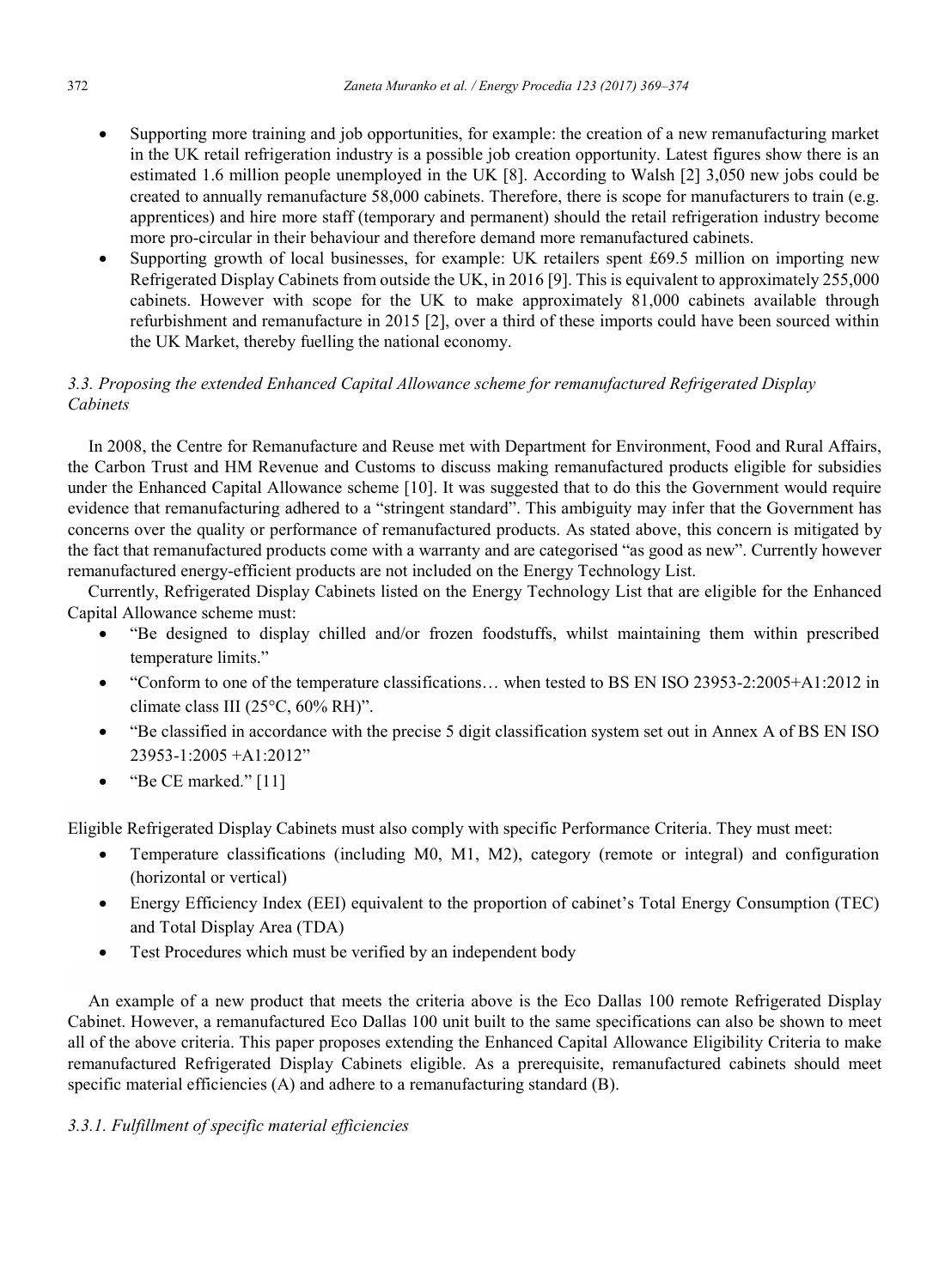On average over 90% of a cabinets body is made from reusable and long life materials. Table 1 presents the materials used in the production of a typical new 1.25m remote Refrigerated Display Cabinet and shows the proportion of materials that can be reused from its second lifecycle (after 10 years) for remanufacture. The figures used in the table are estimates based on current industry practice.

The majority of reusable components are made of steel which accounts for 70% of the cabinet body. Typically, a 1000 kg of reused steel can save 1800 kg of CO2 emissions [12]. This means that the remanufacture of this cabinet can save between 340 kg and 573 kg of CO2e from steel reuse alone.

Further analysis of different Refrigerated Display Cabinet models that are currently listed on the Energy Technology List could help establish a catalogue of material efficiencies.

| Material         | New RDC Content    | Minimum and maximum reused<br>content in remanufactured RDC |
|------------------|--------------------|-------------------------------------------------------------|
| Galvanised steel | $277.5 \text{ kg}$ | $47\% - 87\%$                                               |
| Stainless steel  | 77.68 kg           | $74\% - 100\%$                                              |
| Polyurethane     | $27.6 \text{ kg}$  | Rarely $0\%$ – usually $100\%$                              |
| <b>MDF</b>       | 44.8 kg            | $80\% - 100\%$                                              |
| Glass            | $44 \text{ kg}$    | Rarely $0\%$ - usually $100\%$                              |
| Copper           | $11.5 \text{ kg}$  | Rarely 0% - usually 100%                                    |
| Aluminium        | $18.2 \text{ kg}$  | $33\% - 100\%$                                              |

Table 1. Materials used in the manufacture of a typical 1.25m remote Refrigerated Display Cabinet (RDC) and range of materials usually reused in the remanufacture of a 10 year old equivalent unit.

## *3.3.2. Subscription to manufacturing standards*

An industry wide standard that sets quality and manufacturing guidelines for Remanufactured Enhanced Capital Allowance compliant Refrigerated Display Cabinets could help educate, reassure and improve consumer perception of remanufactured products. Having a more informed consumer could lead to an increase in demand for remanufactured products and help develop the Circular Economy.

As a first step to developing this standard we can look at benchmarking the British Standards Institution's remanufacturing standard. Remanufactured cabinets are required to be produced in line with the BS 8887-1:2006 [13], BS8887-2:2009 [14] and BS 8887-220:2010 [15]. These relate to:

- design methodologies
- technical product specification for the manufacture, assembly, disassembly and end-of-life processing
- guidance on the reuse, recovery, recycling and disposal
- definitions of remanufacture, carbon footprint, end-of-life, reuse and recondition
- remanufacturing process

In order to create a comprehensive standard that aims to standardise the process of remanufacture, authors of this paper suggest adding the following:

- treatment methodologies on the end-of-life components used in remanufacture of specific products
- product-specific remanufacturing methodologies (including disassembly, manufacture, remanufacture and assembly)
- guidance on testing and quality assurance